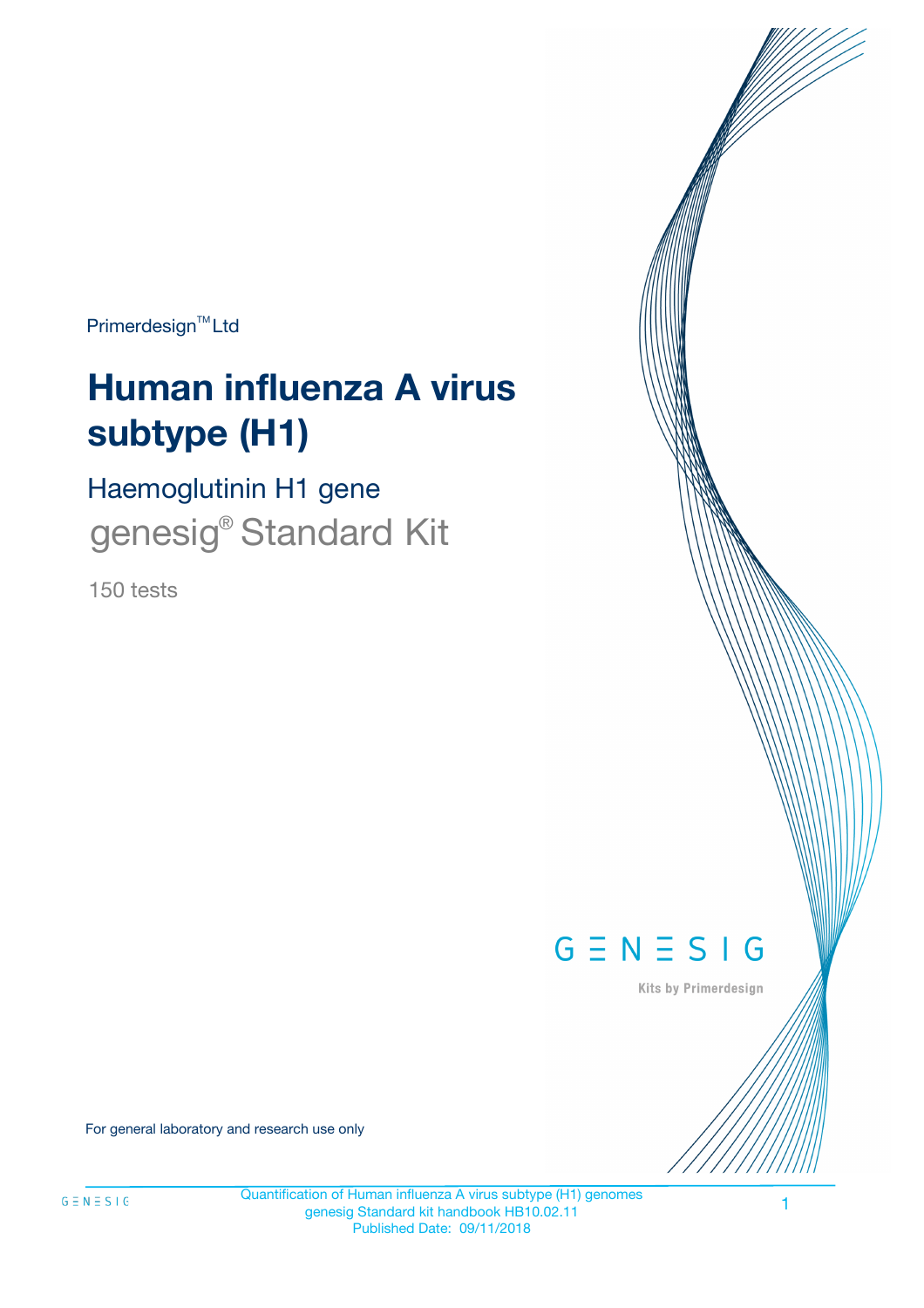# Introduction to Human influenza A virus subtype (H1)

Influenza, commonly known as the flu, is an infectious disease of birds and mammals caused by an RNA virus of the family Orthomyxoviridae (the influenza viruses). In people, common symptoms of influenza are fever, sore throat, muscle pains, severe headache, coughing, and weakness and fatigue. In more serious cases, influenza causes pneumonia, which can be fatal, particularly in young children and the elderly. Although the common cold is sometimes confused with influenza, it is a much less severe disease and caused by a different virus. Similarly, gastroenteritis is sometimes called "stomach flu" or "24-hour flu", but is unrelated to influenza.

Typically, influenza is transmitted from infected mammals through the air by coughs or sneezes creating aerosols containing the virus, and from infected birds through their droppings.

Influenza can also be transmitted by saliva, nasal secretions, feces and blood. Infections either occur through direct contact with these bodily fluids, or by contact with contaminated surfaces. Flu viruses can remain infectious for over 30 days at 0°C (32°F) and about one week at human body temperature, although they are rapidly inactivated by disinfectants and detergents.

Flu spreads around the world in seasonal epidemics, killing millions of people in pandemic years and hundreds of thousands in non-pandemic years. Three influenza pandemics occurred in the 20th century—each following a major genetic change in the virus—and killed tens of millions of people. Often, these pandemics result from the spread of a flu virus between animal species.

Influenza virus A includes only one species: Influenza A virus which causes influenza in birds and some mammals. Strains of all subtypes of influenza A virus have been isolated from wild birds, although disease is uncommon. Some isolates of influenza A virus cause severe disease both in domestic poultry and, rarely, in humans. Occasionally viruses are transmitted from wild aquatic birds to domestic poultry and this may cause an outbreak or give rise to human influenza pandemics.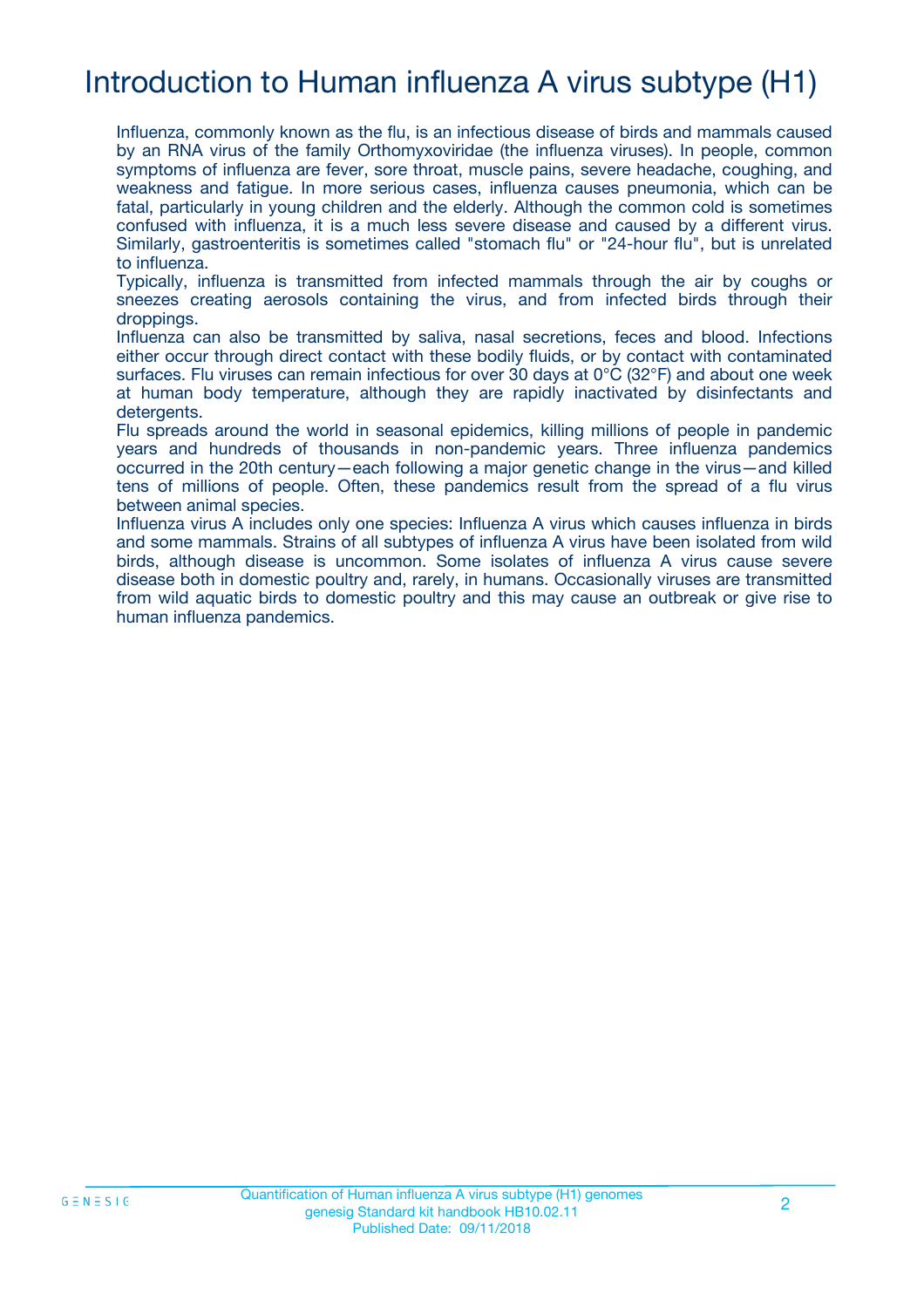# **Specificity**

The Primerdesign genesig Kit for Human influenza A virus subtype (H1) (H1) genomes is designed for the in vitro quantification of H1 genomes. The kit is designed to have a broad detection profile. Specifically, the primers represent 100% homology with over 95% of the NCBI database reference sequences available at the time of design.

The dynamics of genetic variation means that new sequence information may become available after the initial design. Primerdesign periodically reviews the detection profiles of our kits and when required releases new versions.

The primers have very high homology with all reference sequences submitted since 2000 and therefore have a very broadest detection profile. These primers will also detect most historical sequences for this subtype. However, due to the inherent instability of RNA viral genomes, it is not possible guarantee quantification of all clinical isolates.

If you require further information, or have a specific question about the detection profile of this kit then please send an e.mail to enquiry@primerdesign.co.uk and our bioinformatics team will answer your question.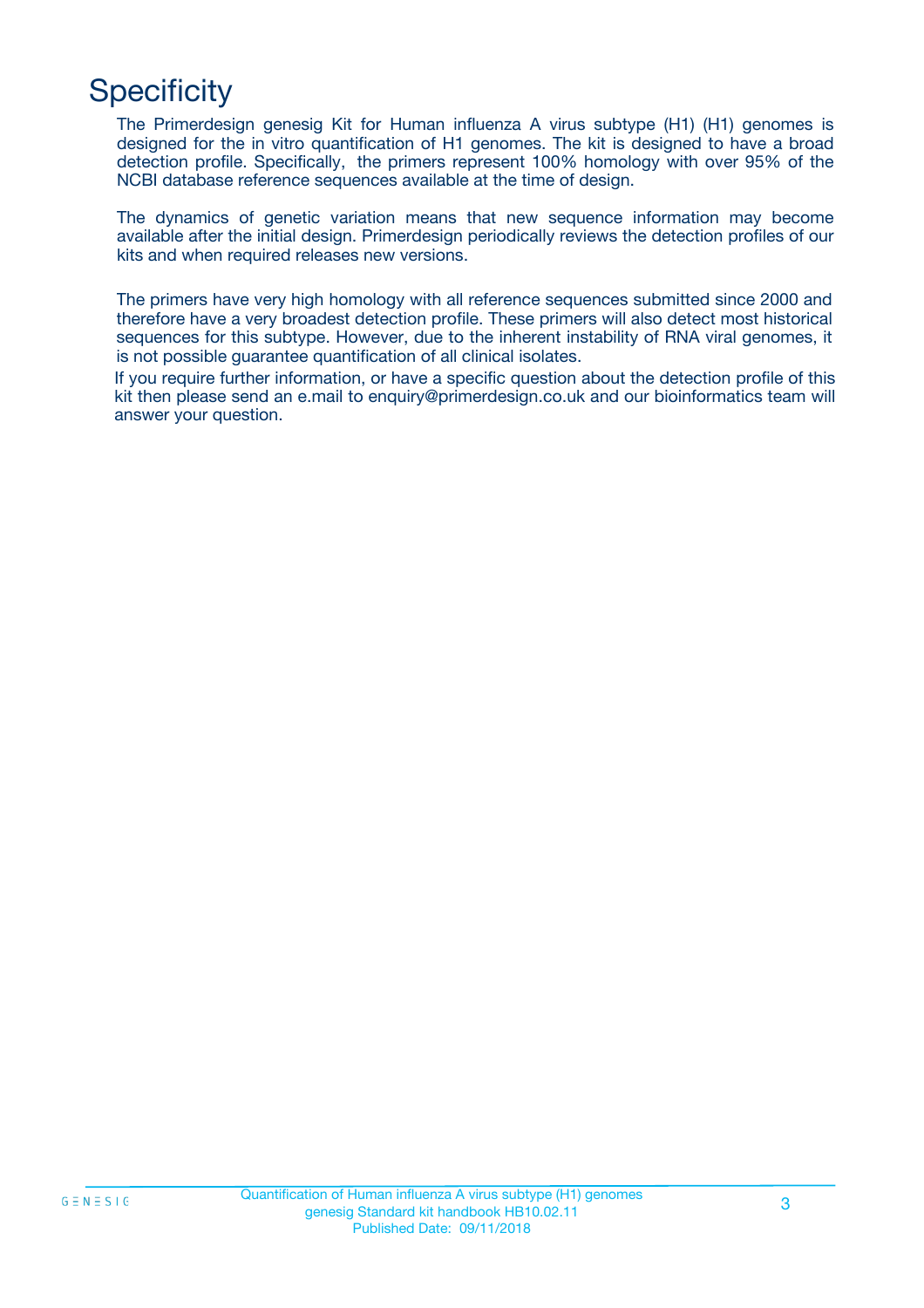# Kit contents

- **H1 specific primer/probe mix (150 reactions BROWN)** FAM labelled
- **H1 positive control template (for Standard curve RED)**
- **RNase/DNase free water (WHITE)** for resuspension of primer/probe mixes
- **Template preparation buffer (YELLOW)** for resuspension of positive control template and standard curve preparation

### **Reagents and equipment to be supplied by the user**

#### **Real-time PCR Instrument**

#### **Extraction kit**

This kit is recommended for use with genesig Easy DNA/RNA Extraction kit. However, it is designed to work well with all processes that yield high quality RNA and DNA with minimal PCR inhibitors.

**oasigTM lyophilised OneStep or Precision**®**PLUS OneStep 2X RT-qPCR Master Mix** Contains complete OneStep RT-qPCR master mix

**Pipettors and Tips**

**Vortex and centrifuge**

**Thin walled 1.5 ml PCR reaction tubes**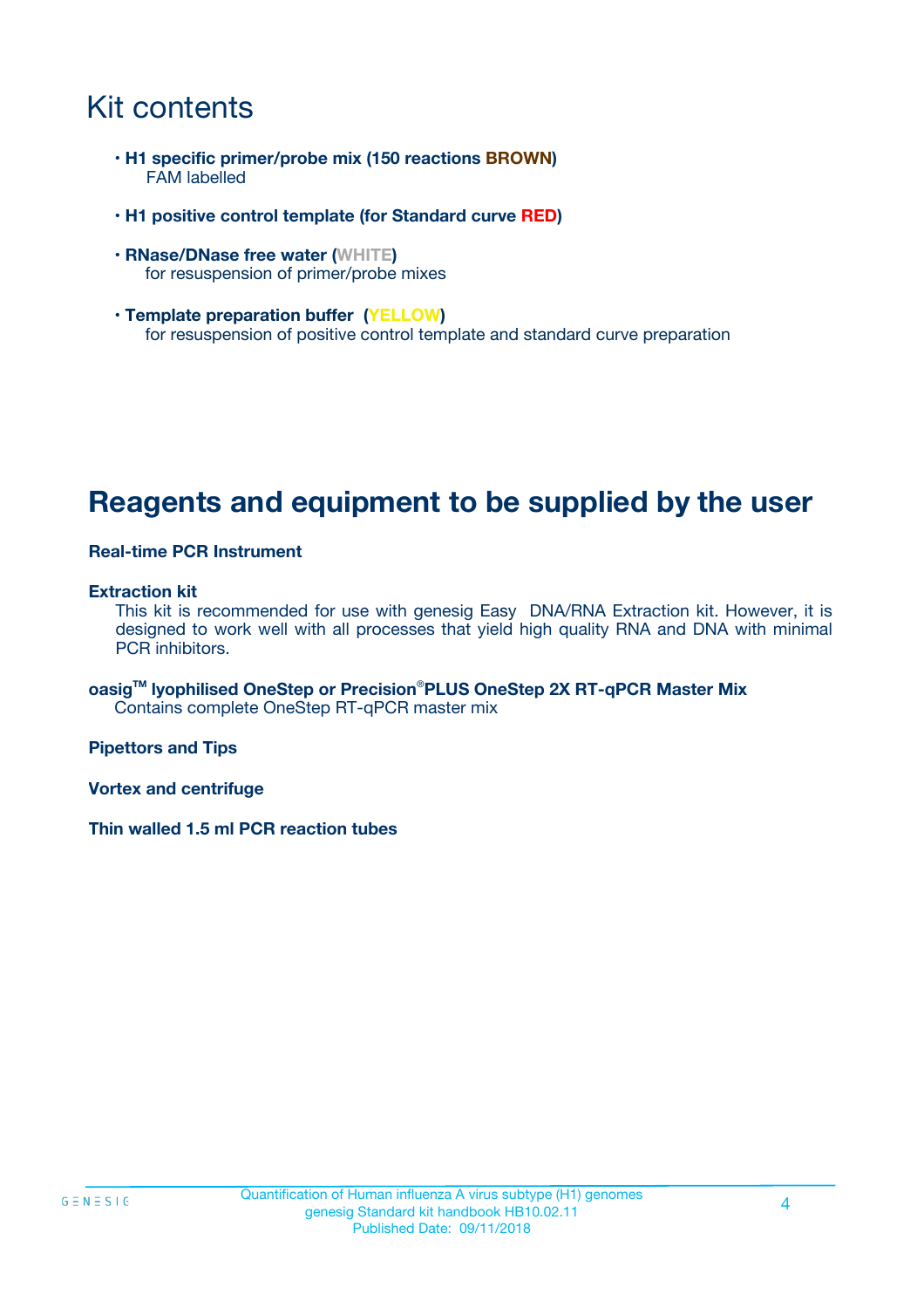### Kit storage and stability

This kit is stable at room temperature but should be stored at -20ºC on arrival. Once the lyophilised components have been resuspended they should not be exposed to temperatures above -20°C for longer than 30 minutes at a time and unnecessary repeated freeze/thawing should be avoided. The kit is stable for six months from the date of resuspension under these circumstances.

If a standard curve dilution series is prepared this can be stored frozen for an extended period. If you see any degradation in this serial dilution a fresh standard curve can be prepared from the positive control.

Primerdesign does not recommend using the kit after the expiry date stated on the pack.

### Suitable sample material

All kinds of sample material suited for PCR amplification can be used. Please ensure the samples are suitable in terms of purity, concentration, and RNA/DNA integrity. Always run at least one negative control with the samples. To prepare a negative-control, replace the template RNA sample with RNase/DNase free water.

### Dynamic range of test

Under optimal PCR conditions genesig H1 detection kits have very high priming efficiencies of >95% and can detect less than 100 copies of target template.

### Notices and disclaimers

This product is developed, designed and sold for research purposes only. It is not intended for human diagnostic or drug purposes or to be administered to humans unless clearly expressed for that purpose by the Food and Drug Administration in the USA or the appropriate regulatory authorities in the country of use. During the warranty period Primerdesign genesig detection kits allow precise and reproducible data recovery combined with excellent sensitivity. For data obtained by violation to the general GLP guidelines and the manufacturer's recommendations the right to claim under guarantee is expired. PCR is a proprietary technology covered by several US and foreign patents. These patents are owned by Roche Molecular Systems Inc. and have been sub-licensed by PE Corporation in certain fields. Depending on your specific application you may need a license from Roche or PE to practice PCR. Additional information on purchasing licenses to practice the PCR process may be obtained by contacting the Director of Licensing at Roche Molecular Systems, 1145 Atlantic Avenue, Alameda, CA 94501 or Applied Biosystems business group of the Applera Corporation, 850 Lincoln Centre Drive, Foster City, CA 94404. In addition, the 5' nuclease assay and other homogeneous amplification methods used in connection with the PCR process may be covered by U.S. Patents 5,210,015 and 5,487,972, owned by Roche Molecular Systems, Inc, and by U.S. Patent 5,538,848, owned by The Perkin-Elmer Corporation.

### Trademarks

Primerdesign™ is a trademark of Primerdesign Ltd.

genesig $^\circledR$  is a registered trademark of Primerdesign Ltd.

The PCR process is covered by US Patents 4,683,195, and 4,683,202 and foreign equivalents owned by Hoffmann-La Roche AG. BI, ABI PRISM® GeneAmp® and MicroAmp® are registered trademarks of the Applera Genomics (Applied Biosystems Corporation). BIOMEK® is a registered trademark of Beckman Instruments, Inc.; iCycler™ is a registered trademark of Bio-Rad Laboratories, Rotor-Gene is a trademark of Corbett Research. LightCycler™ is a registered trademark of the Idaho Technology Inc. GeneAmp®, TaqMan® and AmpliTaqGold® are registered trademarks of Roche Molecular Systems, Inc., The purchase of the Primerdesign™ reagents cannot be construed as an authorization or implicit license to practice PCR under any patents held by Hoffmann-LaRoche Inc.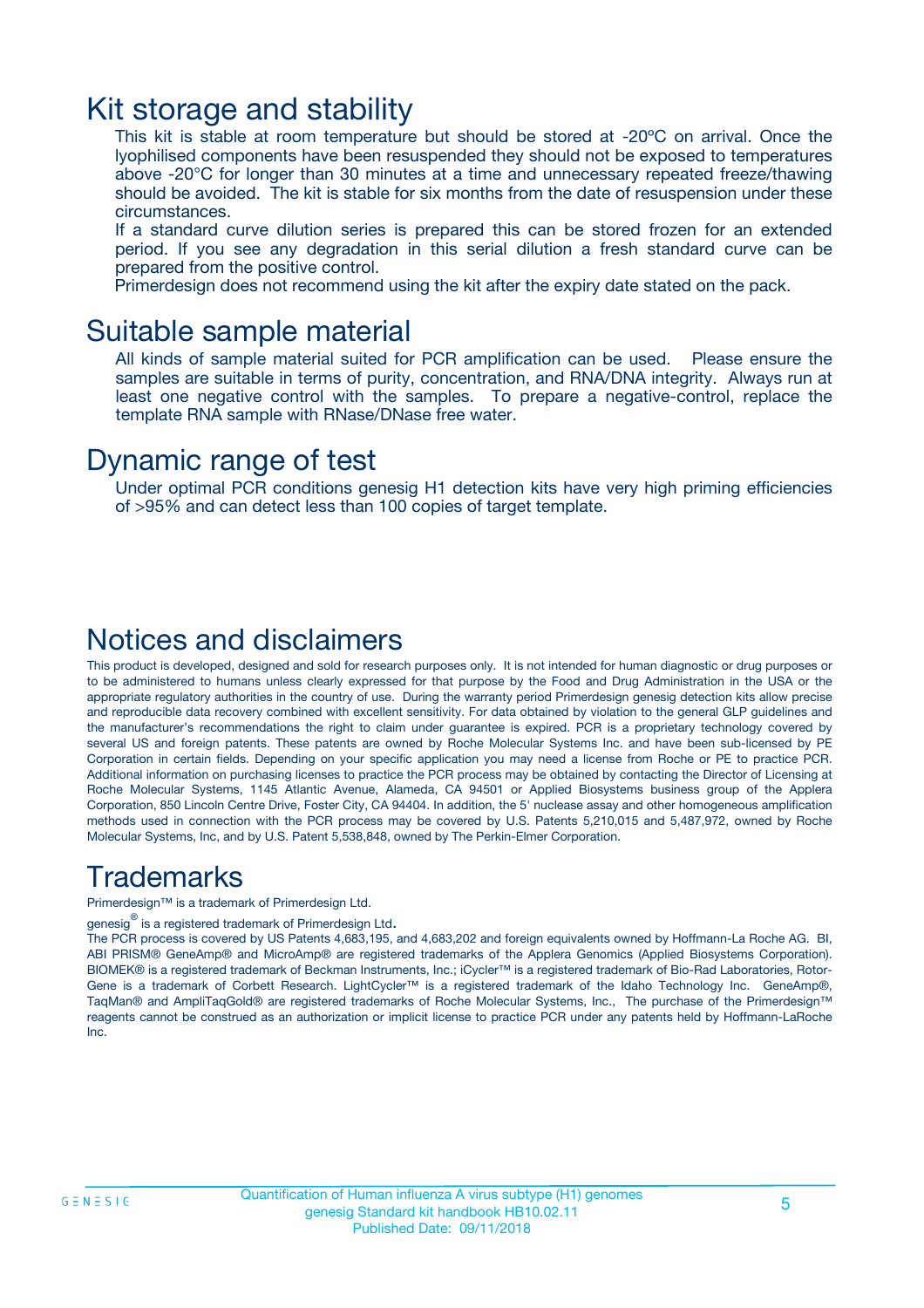# Principles of the test

#### **Real-time PCR**

A H1 specific primer and probe mix is provided and this can be detected through the FAM channel.

The primer and probe mix provided exploits the so-called TaqMan® principle. During PCR amplification, forward and reverse primers hybridize to the H1 cDNA. A fluorogenic probe is included in the same reaction mixture which consists of a DNA probe labeled with a 5`-dye and a 3`-quencher. During PCR amplification, the probe is cleaved and the reporter dye and quencher are separated. The resulting increase in fluorescence can be detected on a range of qPCR platforms.

#### **Positive control**

For copy number determination and as a positive control for the PCR set up, the kit contains a positive control template. This can be used to generate a standard curve of H1 copy number / Cq value. Alternatively the positive control can be used at a single dilution where full quantitative analysis of the samples is not required. Each time the kit is used, at least one positive control reaction must be included in the run. A positive result indicates that the primers and probes for detecting the target H1 gene worked properly in that particular experimental scenario. If a negative result is obtained the test results are invalid and must be repeated. Care should be taken to ensure that the positive control does not contaminate any other kit component which would lead to false-positive results. This can be achieved by handling this component in a Post PCR environment. Care should also be taken to avoid cross-contamination of other samples when adding the positive control to the run. This can be avoided by sealing all other samples and negative controls before pipetting the positive control into the positive control well.

#### **Negative control**

To validate any positive findings a negative control reaction should be included every time the kit is used. For this reaction the RNase/DNase free water should be used instead of template. A negative result indicates that the reagents have not become contaminated while setting up the run.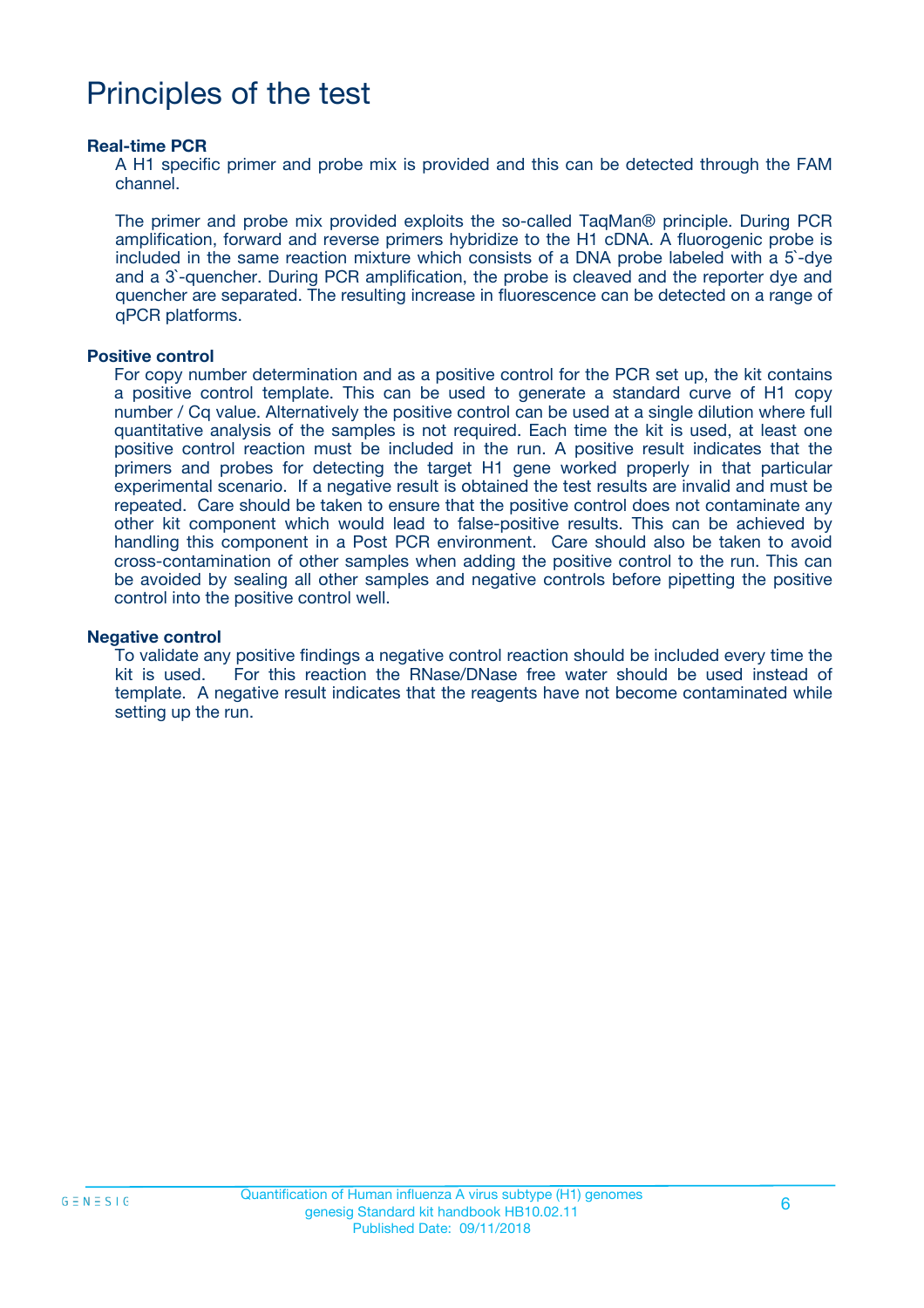### Resuspension protocol

To minimize the risk of contamination with foreign DNA, we recommend that all pipetting be performed in a PCR clean environment. Ideally this would be a designated PCR lab or PCR cabinet. Filter tips are recommended for all pipetting steps.

#### **1. Pulse-spin each tube in a centrifuge before opening.**

This will ensure lyophilised primer and probe mix is in the base of the tube and is not spilt upon opening the tube.

#### **2. Resuspend the kit components in the RNase/DNase free water supplied, according to the table below:**

To ensure complete resuspension, vortex each tube thoroughly.

| Component - resuspend in water | <b>Volume</b> |
|--------------------------------|---------------|
| <b>Pre-PCR pack</b>            |               |
| H1 primer/probe mix (BROWN)    | 165 ul        |

#### **3. Resuspend the positive control template in the template preparation buffer supplied, according to the table below:**

To ensure complete resuspension, vortex the tube thoroughly.

| Component - resuspend in template preparation buffer |        |  |
|------------------------------------------------------|--------|--|
| <b>Post-PCR heat-sealed foil</b>                     |        |  |
| H1 Positive Control Template (RED) *                 | 500 µl |  |

\* This component contains high copy number template and is a VERY significant contamination risk. It must be opened and handled in a separate laboratory environment, away from the other components.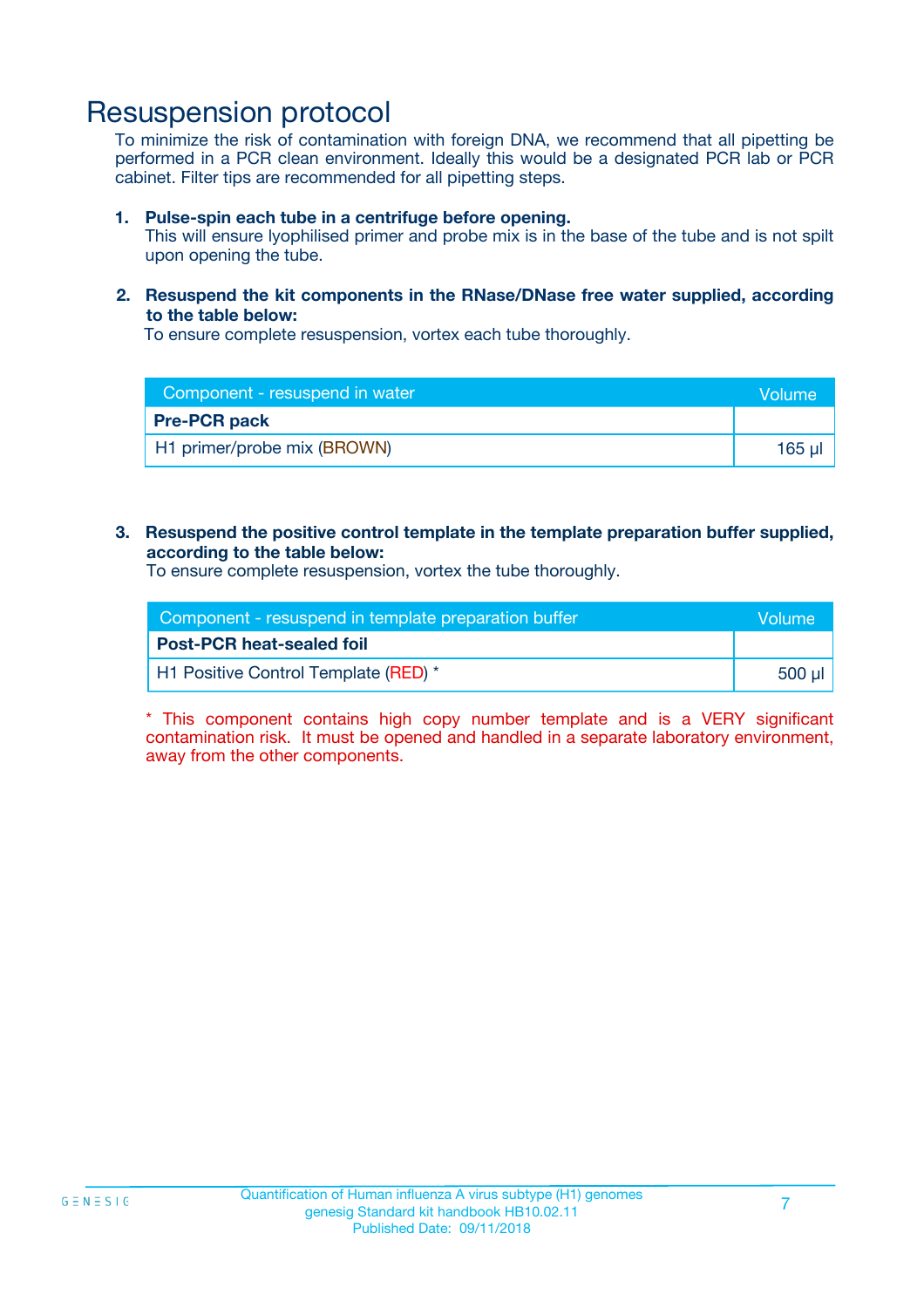# OneStep RT-qPCR detection protocol

A OneStep approach combining the reverse transcription and amplification in a single closed tube is the preferred method. If, however, a two step approach is required see page 10.

#### **For optimum performance and sensitivity.**

All pipetting steps and experimental plate set up should be performed on ice. After the plate is poured proceed immediately to the OneStep amplification protocol. Prolonged incubation of reaction mixes at room temperature can lead to PCR artifacts that reduce the sensitivity of detection.

**1. For each RNA sample prepare a reaction mix according to the table below:** Include sufficient reactions for positive and negative controls.

| Component                                                    | Volume     |
|--------------------------------------------------------------|------------|
| oasig OneStep or PrecisionPLUS OneStep 2X RT-qPCR Master Mix | $10 \mu$   |
| H1 primer/probe mix (BROWN)                                  | 1 µl       |
| <b>RNase/DNase free water (WHITE)</b>                        | 4 µl       |
| <b>Final Volume</b>                                          | $15$ $\mu$ |

- **2. Pipette 15µl of this mix into each well according to your qPCR experimental plate set up.**
- **3. Pipette 5µl of RNA template into each well, according to your experimental plate set up.**

For negative control wells use 5µl of RNase/DNase free water. The final volume in each well is 20ul.

**4. If a standard curve is included for quantitative analysis prepare a reaction mix according to the table below:**

| Component                                                    | Volume |
|--------------------------------------------------------------|--------|
| oasig OneStep or PrecisionPLUS OneStep 2X RT-qPCR Master Mix | 10 µl  |
| H1 primer/probe mix (BROWN)                                  | 1 µl   |
| <b>RNase/DNase free water (WHITE)</b>                        | 4 µl   |
| <b>Final Volume</b>                                          | 15 ul  |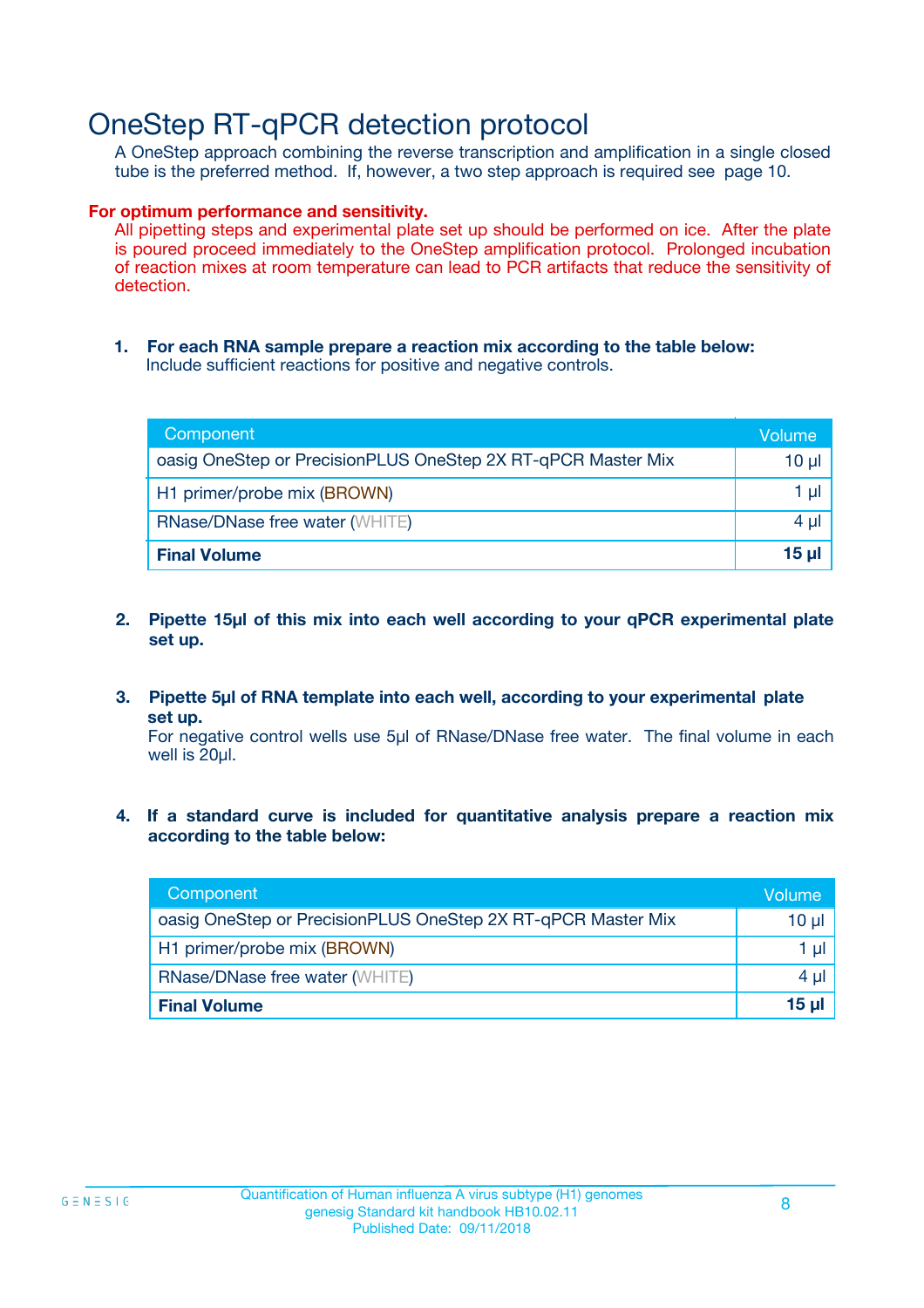#### **5. Preparation of standard curve dilution series**

- 1) Pipette 90µl of template preparation buffer into 5 tubes and label 2-6
- 2) Pipette 10µl of Positive Control Template (RED) into tube 2
- 3) Vortex thoroughly
- 4) Change pipette tip and pipette 10µl from tube 2 into tube 3
- 5) Vortex thoroughly

Repeat steps 4 and 5 to complete the dilution series

| <b>Standard Curve</b>         | <b>Copy Number</b>     |
|-------------------------------|------------------------|
| Tube 1 Positive control (RED) | $2 \times 10^5$ per µl |
| Tube 2                        | $2 \times 10^4$ per µl |
| Tube 3                        | $2 \times 10^3$ per µl |
| Tube 4                        | $2 \times 10^2$ per µl |
| Tube 5                        | 20 per $\mu$           |
| Tube 6                        | 2 per µl               |

**6. Pipette 5µl of standard template into each well for the standard curve according to your plate set up**

The final volume in each well is 20ul.

# OneStep RT-qPCR amplification protocol

Amplification conditions using oasig OneStep or PrecisionPLUS OneStep 2X RT-qPCR Master Mix.

|             | <b>Step</b>                  | <b>Time</b>      | <b>Temp</b>    |
|-------------|------------------------------|------------------|----------------|
|             | <b>Reverse Transcription</b> | $10 \text{ min}$ | 55 °C          |
|             | Enzyme activation            | 2 min            | $95^{\circ}$ C |
| Cycling x50 | Denaturation                 | 10 <sub>s</sub>  | $95^{\circ}$ C |
|             | <b>DATA COLLECTION *</b>     | 60 s             | $60^{\circ}$ C |

\* Fluorogenic data should be collected during this step through the FAM channel